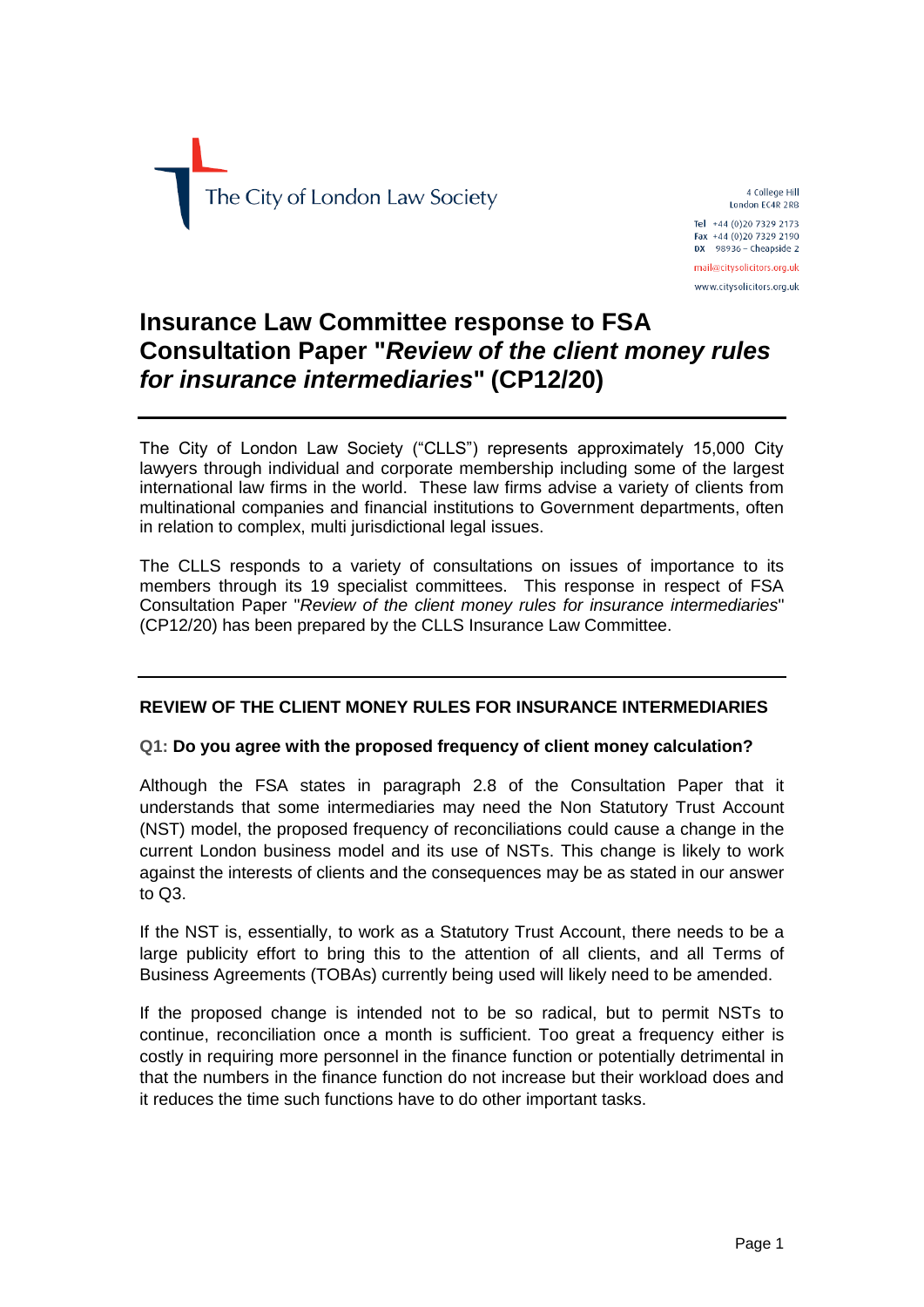# **Q2: Do you agree with the proposed frequency of bank reconciliation?**

No comment.

## **Q3: Do you agree with our proposal in relation to limiting the period where credit can be advanced in a NST including the weekly funding review?**

We agree that the insertion of a time limit on the extension of credit from NSTs will assist with restoring negative client money balances where credit has been extended. However, this will leave intermediaries more exposed to late payment by insureds and insurers and remove the primary tool they have to manage this exposure under the NST, in the form of unlimited time periods for extending funds. Intermediaries may have to enforce premium payment terms more stringently in order to avoid incurring a liability to restore any credit extended from the NST. This would arguably cause a conflict between the intermediaries and their clients where there has been late payment. It does not seem equitable to us that an intermediary will be in breach of the CASS rules where it fails to restore any funds advanced from the NST when it is another party who is at fault, particularly where the other party is an insurer, which is also an FSA authorised entity.

Rather than a fixed time limit, we think that it is more appropriate to impose a positive obligation on firms to ensure that any money funded from the NST is collected from the relevant insured or insurer on whose behalf the credit has been extended within a reasonable time from the date the funds are advanced. In addition, where firms take the view that the relevant insured or insurer will not be able to repay the money that the insured or insurer has been advanced, firms should have a positive obligation to fund the NST immediately.

## **Q4: Do you agree with our proposal to move the £50,000 requirement from CASS to MIPRU?**

We agree. This is a prudential issue.

#### **Q5: Do you agree with our proposal in prohibiting conditional risk transfer?**

We agree with the proposal to prohibit conditional risk transfer and provide guidance on the wording that risk transfer agreements could adopt to ensure that the grant of risk transfer is unconditional. The handbook should contain clear guidance as to what constitutes conditional risk transfer. For example, where an insurer states in an agreement that the intermediary must remit premium to it within 30 days, it does not cause risk transfer to be conditional. It is merely a contractual obligation between the insurer and intermediary as to when the payment will be passed on to the insurer. Such payment terms should still be permitted.

In addition to the proposed clarifications regarding risk transfer wording, we believe that there needs to be clarification as to when specific risk transfer wording is required. Where an intermediary is solely acting as an underwriting agent without any broking function on behalf of the policyholder, it is clearly the agent of the insurer and cannot be seen as holding money on behalf of the policyholder. Therefore any money which it receives by virtue of this relationship is held on trust for the insurer and not as client money. It is illogical for there to be a requirement to have specific wording in any binding authority agreement stating that it is holding money received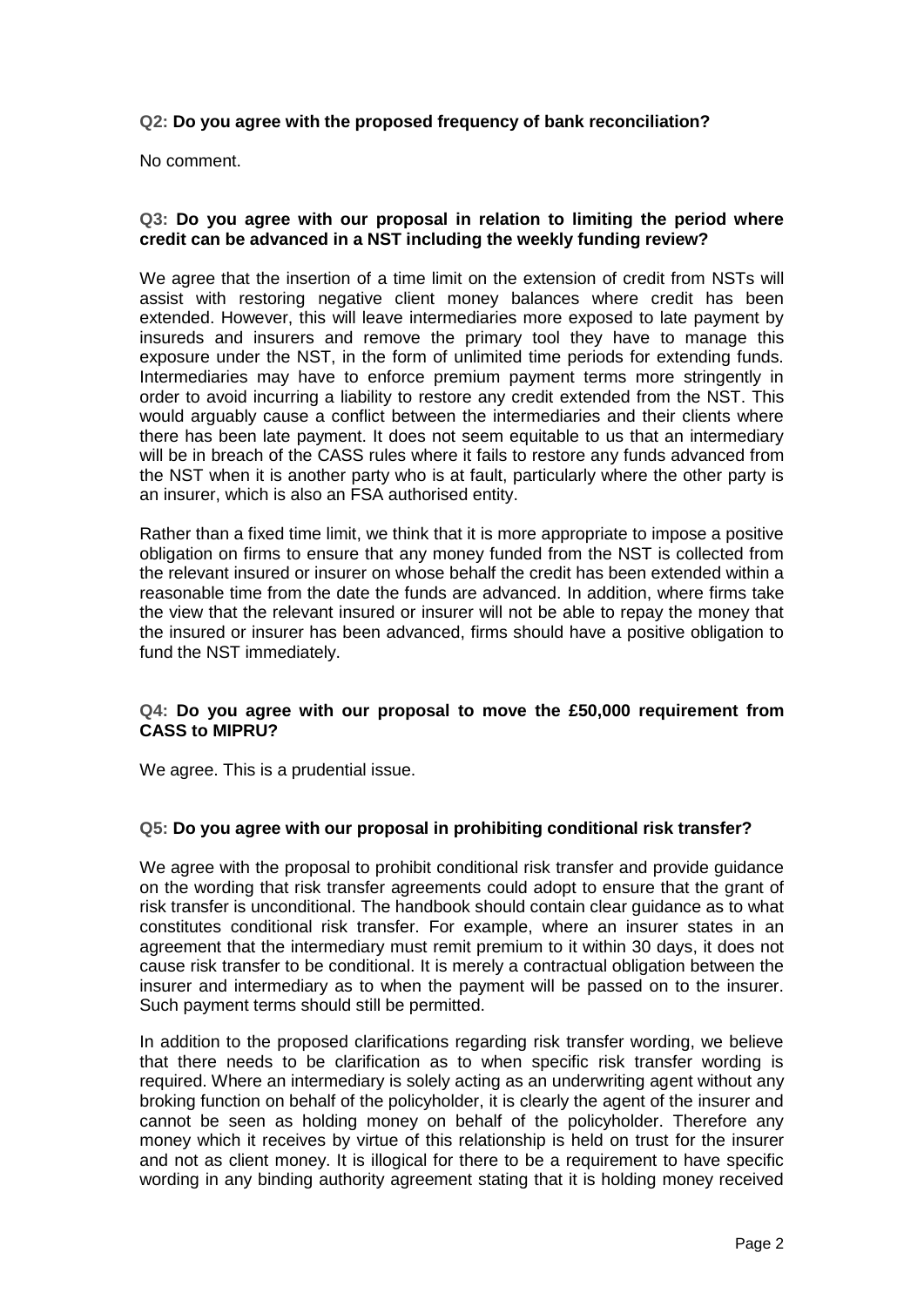in relation to the insurance on a risk transfer basis or for it to have to inform policyholders that it will hold premium money received in that capacity.

## **Q6: Do you agree with our proposals relating to primary pooling events, including the period of no longer than three months for the optional mechanism whereby an IP can transfer a firm's business after its failure?**

We can see the benefit in giving the Insolvency Practitioner (IP) more practical mechanisms in the event of a failure of an intermediary. Our view is that the handbook should contain further guidance on when it will be appropriate for the IP to use its reasonable endeavours to complete open transactions. Where a failed intermediary is holding client money and the only step outstanding is for the premium to be paid to the insurer, it seems sensible for the IP to be able to send premium to the insurer to complete the transaction for the client. However, we strongly disagree with the IP being able to complete transactions which require more substantial involvement, e.g. advising on the transactions to be completed or passing information between the insurer and insured in respect of the policy; such activities should be reserved for intermediaries with the relevant experience and access to the market in order to complete the transaction in the best interests of the client.

#### **Q7: Do you agree with the proposed clarifications in relation to the secondary pooling event rules?**

No comment.

**Q8: Do you agree with our proposal on introducing rules to give the IP the option of deducting their reasonable costs of distribution from the post failure client money?**

No comment.

# **Q9: Do you agree with our proposal on pre-consent for the transfer of business?**

We agree with the proposal that firms should be able to obtain pre-consent to the transfer of client money if the intermediary's business is sold as a going concern. We are concerned that prior notification to the FSA of the transfer of client money may indicate FSA approval to the transfer of intermediary business. The sourcebook should contain clear guidance as to when and how the FSA could object to preconsent. Our view is that giving clients the option to request that their money is returned to them should provide sufficient protection.

**Q10: Do you agree with our proposal on limiting the amount of client money which can be held in a group bank to a total of 20 per cent of the total amount of client money held by the firm?**

No comment.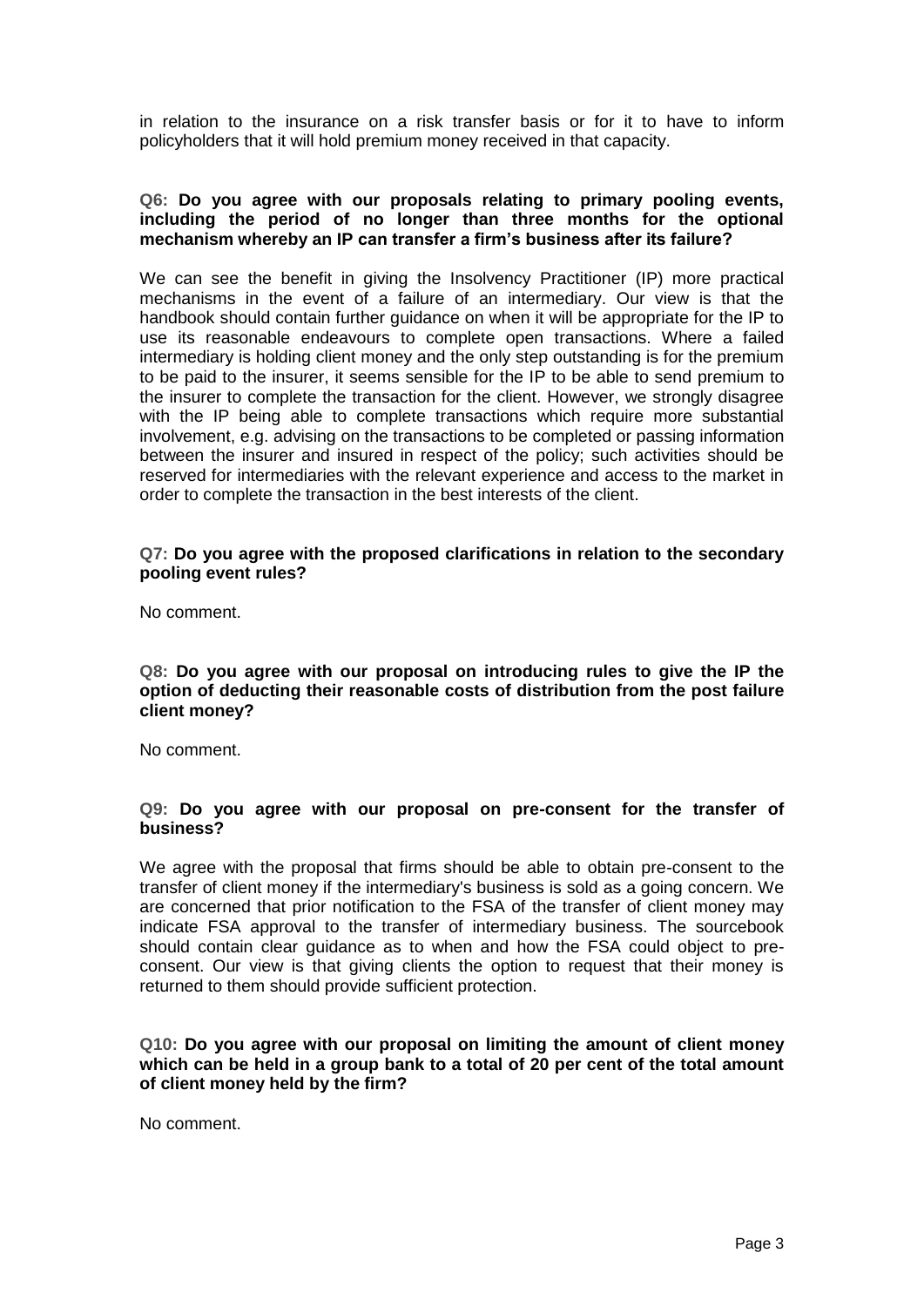## **Q11: Do you agree that the term 'designated bank account' should be replaced with 'designated client bank account' as defined in the Glossary?**

No comment.

### **Q12: Do you agree with our proposal in relation to reconciliation down to individual client balances on an annual basis?**

No comment.

#### **Q13: Do you agree with our proposal on resolution pack?**

We agree with the principle of preparing a resolution pack. The resolution pack will require regular compliance monitoring to ensure it will be available within 48 hours of failure. That deadline may not be practically realistic.

## **Q14: Do you agree with the proposal relating to credit write back, in particular, do you agree that the Rules should allow firms to take credit write back for unknown balances?**

No comment.

#### **Q15: Do you agree with our proposal on unclaimed client money?**

In relation to paragraph 6.15 of the Consultation Paper, it seems to us wrong in principle, where a firm has taken reasonable steps to trace the client, insurance undertaking or third party concerned, after the expiry of the limitation period (which we agree in these circumstances would likely be six years), that the rules should impose a continuing liability on the firm to return client money. We do not consider that there could be a "valid claim" in these circumstances to which an undertaking could apply.

Furthermore, the intermediary effectively has a choice of either retaining unclaimed client money forever, or giving it to a charity but remaining liable to whomever might claim it, and for the costs of defending even claims that ultimately fail. This leaves an intermediary with little choice but to hold onto the money.

## **Q16: Do you agree with our proposal in relation to returning small amounts of client money in the form of postage stamps?**

No comment.

#### **Q17: Do you agree with our proposal on unallocated client money?**

Our view is that the intermediary should also be required to ask the sender of the funds to ask the party that instructed them to send the funds (the "originator") to get in touch with the intermediary. There should be some form of obligation on the intermediary towards the originator, as the originator may be a client or a potential client.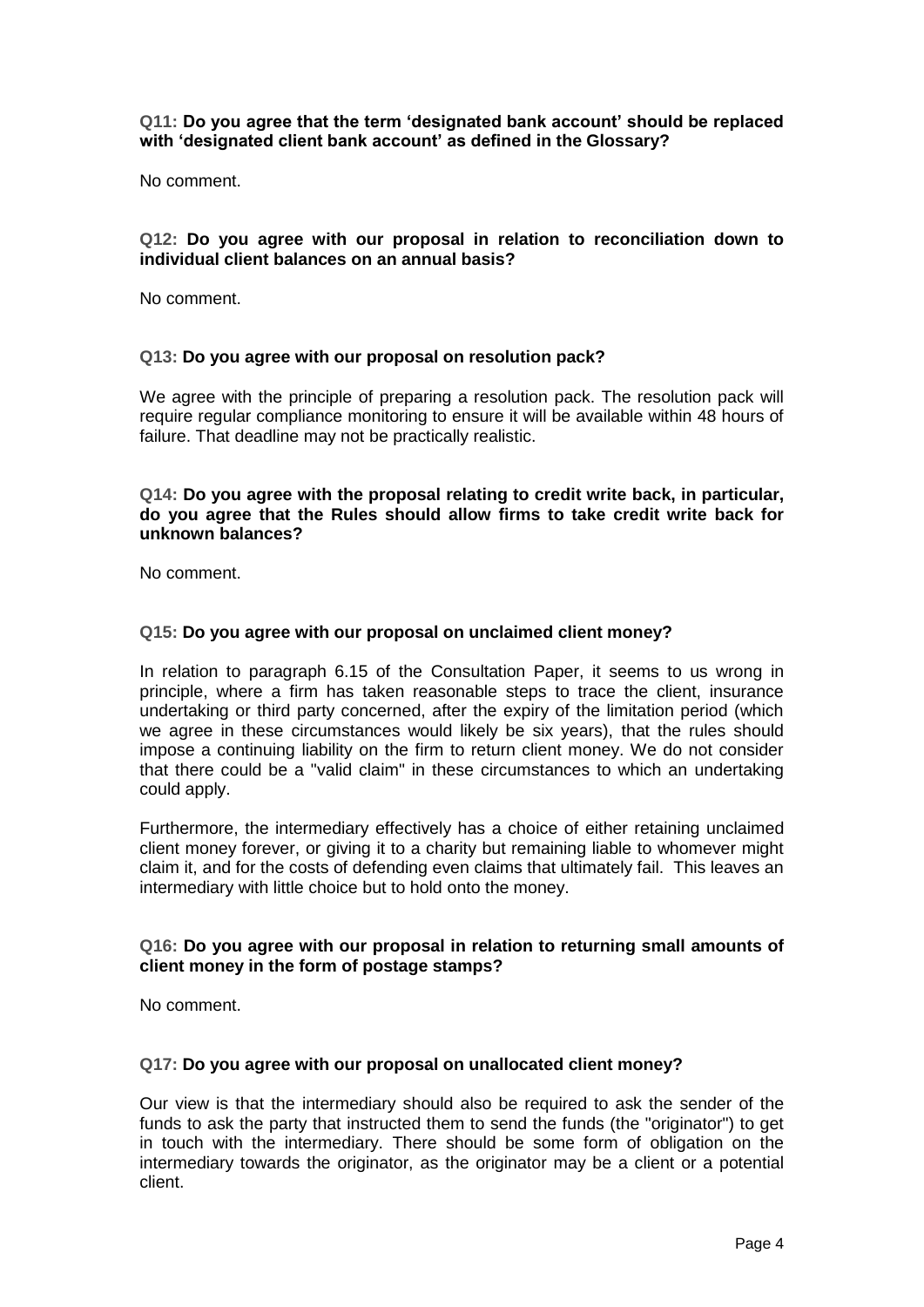**Q18: Do you agree with our proposal in relation to client money held at third parties?**

No comment.

**Q19: Do you agree that the '12 month rule' should remain or do you think that it is more appropriate to link the period after which the firm may assume that the money has reached the insurer to the period of the insurance itself? Please provide reasons.**

No comment.

**Q20: Do you agree with our proposal on prudent over-segregation?**

No comment.

**Q21: Do you agree with our proposal on allowing client money to be held only in client bank accounts or money market funds?**

No comment.

**Q22: Under Chapter 7 of the Client Assets Sourcebook, firms can, on receiving any client money, promptly place this money into an account open with a qualified money market fund. Do you think that we should change money market funds under CASS 5 to qualified money market fund (as defined in the Glossary) in order to be in line with CASS 7? The rules for this proposal are currently drafted with reference to money market funds.**

No comment.

**Q23: Do you agree with our proposal on clarifying the Rules in relation to commission?**

No comment.

#### **Q24: Do you agree with our proposal in relation to same day draw down?**

No comment.

#### **Q25: Do you agree with our proposal on money due to a client from a firm?**

We believe this proposal would create significant difficulties for an intermediary, both in complying within the timeframe proposed and on the firm's relationship with insurers, which will have been established on the basis of regular settlement in account. If the broker has already credited the insurer in account, then even if the client's money is still in the client account it should be deemed not to be there for the purposes of this provision.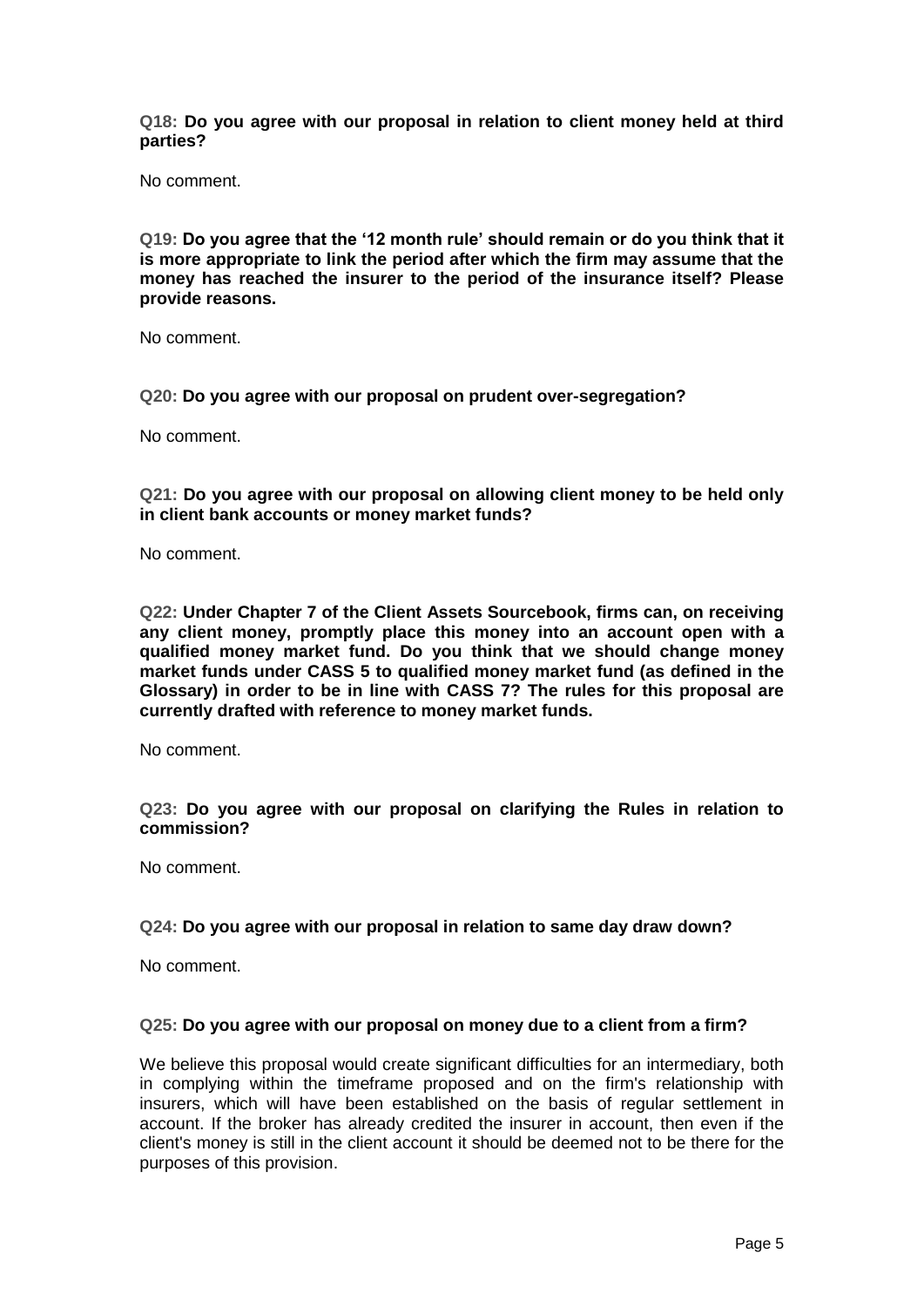**Q26: Do you agree with [the proposal] that the maximum period should be no longer than three calendar months for firms to perform the reconciliation in relation to periodic segregation?**

No comment.

#### **Q27: Do you agree with our proposal on CASS oversight?**

We agree with this proposal and the requirement in the draft rules that the person with CASS oversight be a director or senior manager holding a significant influence function. This will ensure that appropriate importance is given to CASS governance.

**Q28: Which of the above options in relation to the submission of client money audit reports would you support and why? If you support the option of setting a threshold below which firms do not have to submit their client money audit reports to us, which of our proposed thresholds would you think is appropriate and why? If neither, what threshold would you suggest?**

No comment.

**Q29: Do you agree with the actions that we are proposing to require firms to do in relation to client money audit reports if they hold client money in an ST not exceeding £30,000 or do not hold client money at all when they conduct insurance mediation? If not, why not?**

No comment.

**Q30: Do you agree with the proposed delayed commencement of the draft rules, or do you think that a different date should be applied to any particular proposal(s)? Please provide reasons.**

We agree with the delayed commencement of the draft rules as this will provide intermediaries with sufficient time to assess their current CASS systems in order to determine whether updates and adjustments need to be made or new systems acquired.

#### **Q31: Do you agree with this approach of replacing the existing CASS 5 with a new CASS 5A?**

No comment.

**Q32: Are the costs outlined in the CBA realistic, especially for small firms? Please provide any explanations or evidence you have to support your view**

No comment.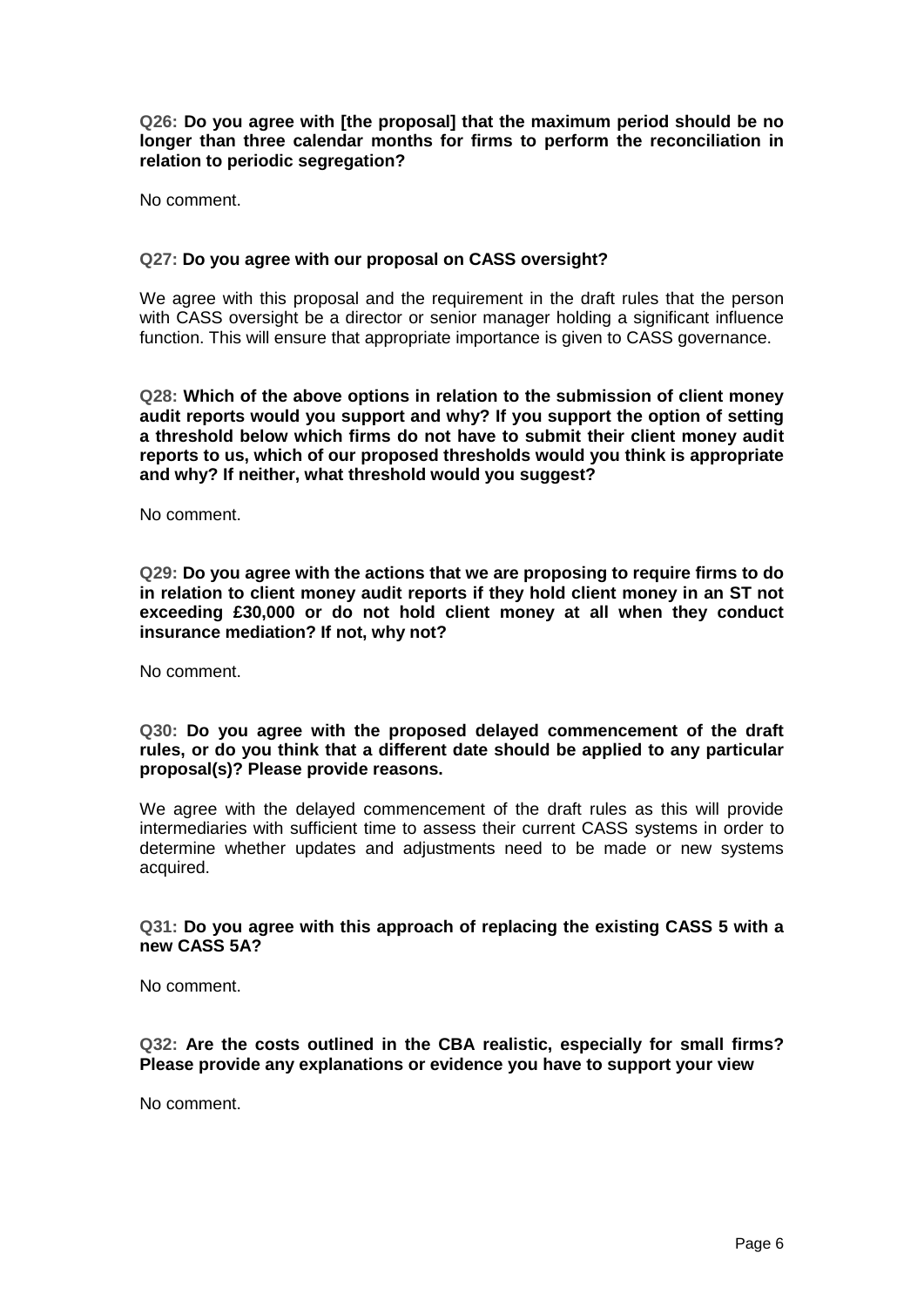**Q33: What are your views on the benefits and costs of the proposed policy measures?**

No comment.

6 December 2012

© CITY OF LONDON LAW SOCIETY 2012 All rights reserved. This paper has been prepared as part of a consultation process. Its contents should not be taken as legal advice in relation to a particular situation or transaction.